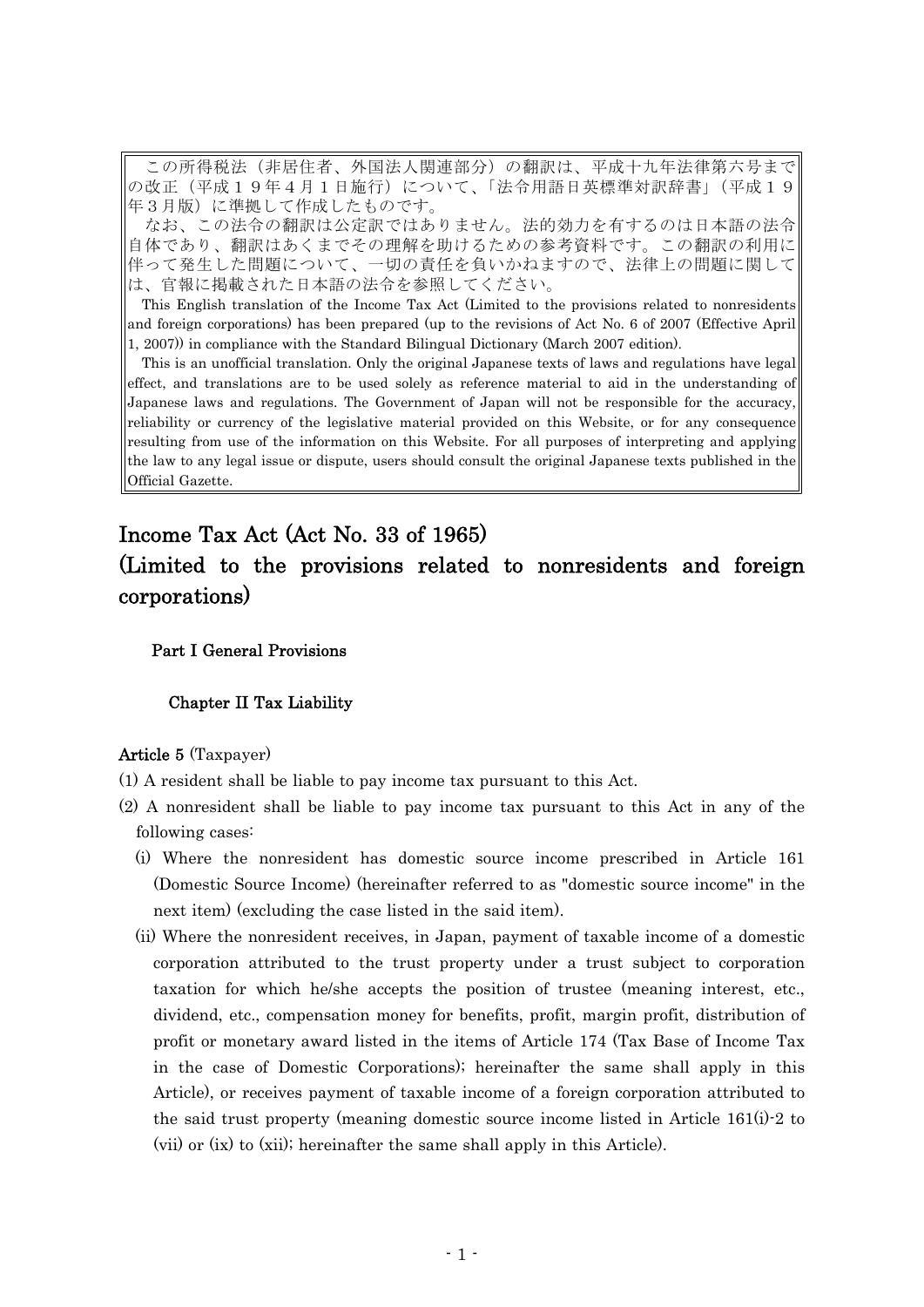- (3) A domestic corporation shall be liable to pay income tax pursuant to this Act when it receives, in Japan, payment of taxable income of a domestic corporation, or receives payment of taxable income of a foreign corporation attributed to the trust property under a trust subject to corporation taxation for which it accepts the position of trustee.
- (4) A foreign corporation shall be liable to pay income tax pursuant to this Act when it receives payment of taxable income of a foreign corporation, or receives, in Japan, payment of taxable income of a domestic corporation attributed to the trust property under a trust subject to corporation taxation for which its accepts the position of trustee.

## Chapter III Scope of Taxable Income

#### Article 7 (Scope of Taxable Income)

- (1) Income tax shall be imposed with respect to income specified in each of the following items for the category of person listed in the relevant item:
	- (i) A resident other than a non-permanent resident: All income
	- (ii) A non-permanent resident: Domestic source income prescribed in Article 161 (Domestic Source Income) (hereinafter referred to as "domestic source income" in this Article), and any other income paid in Japan or remitted to Japan from abroad
	- (iii) A nonresident: Domestic source income listed in each item of Article 164(1) and (2) (Method of Taxation on Nonresidents) for the category of nonresident listed in the relevant item of Article 164(1)
	- (iv) A domestic corporation: Interest, etc., dividend, etc., compensation money for benefits, profit, margin profit, distribution of profit or monetary award listed in the items of Article 174 (Tax Base of Income Tax in the case of Domestic Corporations), which is paid in Japan
	- (v) A foreign corporation: Domestic source income listed in Article 161(i)-2 to (vii) and (ix) to (xii) (in the case of a foreign corporation listed in Article 141(iv) of the Corporation Tax Act (Foreign Corporations Having No Permanent Establishments in Japan; excluding that listed in Article 161(i)-2)
- (2) Necessary matters concerning the scope of income listed in item (ii) of the preceding paragraph shall be specified by a Cabinet Order.

## Article 8 (Scope of Taxable Income in the case of Change of Category of Taxpayer)

Where an individual, in the relevant year, falls under more than one category among [1] the category of resident other than a non-permanent resident, [2] the category of non-permanent resident, and [3] the categories of nonresident listed in the items of Article 164(1) (Method of Taxation on Nonresidents), income tax shall be imposed on the income listed in paragraph  $(1)(i)$  to  $(iii)$  of the preceding Article, which has arisen during the respective period when the individual has been a [1] resident other than a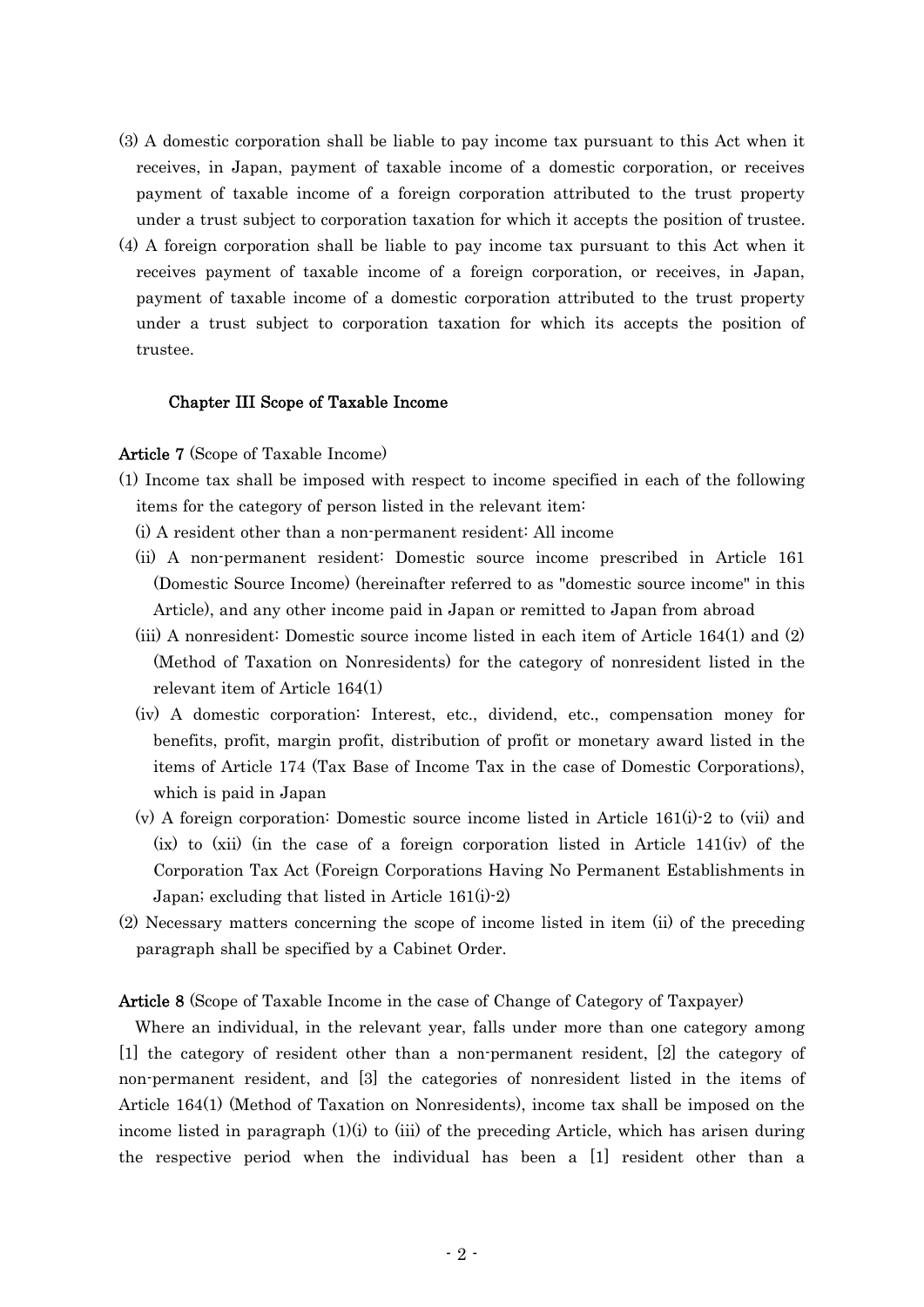non-permanent resident, [2] non-permanent resident or [3] nonresident listed in the relevant item in the said year.

# Part III Tax Liabilities of Nonresidents and Corporations

## Chapter I Domestic Source Income

# Article 161 (Domestic Source Income)

- The term "domestic source income" as used in this Part means any of the following:
- (i) Income from a business conducted in Japan or from the utilization, holding or transfer of assets located in Japan (excluding the types of income falling under the next item to item (xii)) or any other income specified by a Cabinet Order as arising from sources within Japan
- (i)-2 Profit from a business conducted in Japan under a partnership contract prescribed in Article 667(1) of the Civil Code (Partnership Contracts) (including a contract specified by a Cabinet Order as being similar thereto; hereinafter the same shall apply in this item), which is distributed under the said partnership contract and is specified by a Cabinet Order
- (i)-3 Consideration for the transfer of land or any right on land, or any building and auxiliary equipment or structure thereof, all of which are located in Japan (excluding any consideration specified by a Cabinet Order)
- (ii) Consideration received by a person who conducts a business that is mainly intended to provide personal services in Japan and is specified by a Cabinet Order, for the provision of the said personal services
- (iii) Consideration for the lending of real estate located in Japan, any right on real estate located in Japan or a right of quarrying pursuant to the provisions of the Quarrying Act (Act No. 291 of 1950) (including the establishment of superficies or a right of quarrying or any other act carried out for having another person use real estate, any right on real estate or right of quarrying), the establishment of a mining lease pursuant to the provisions of the Mining Act (Act No. 289 of 1950) or the lending of a vessel or aircraft to a resident or domestic corporation
- (iv) Interest, etc. prescribed in Article 23(1) (Interest Income), which is listed in any of the following:
	- (a) Interest on Japanese national government bonds or Japanese local government bonds or bonds issued by a domestic corporation, all of which fall under the category of government or company bonds
	- (b) Interest on deposits or savings which have been deposited with a business office or other office, or any other business facility equivalent thereto, located in Japan (hereinafter referred to as "business office" in this Part)
	- (c) Distribution of profit from a jointly managed money trust, bond investment trust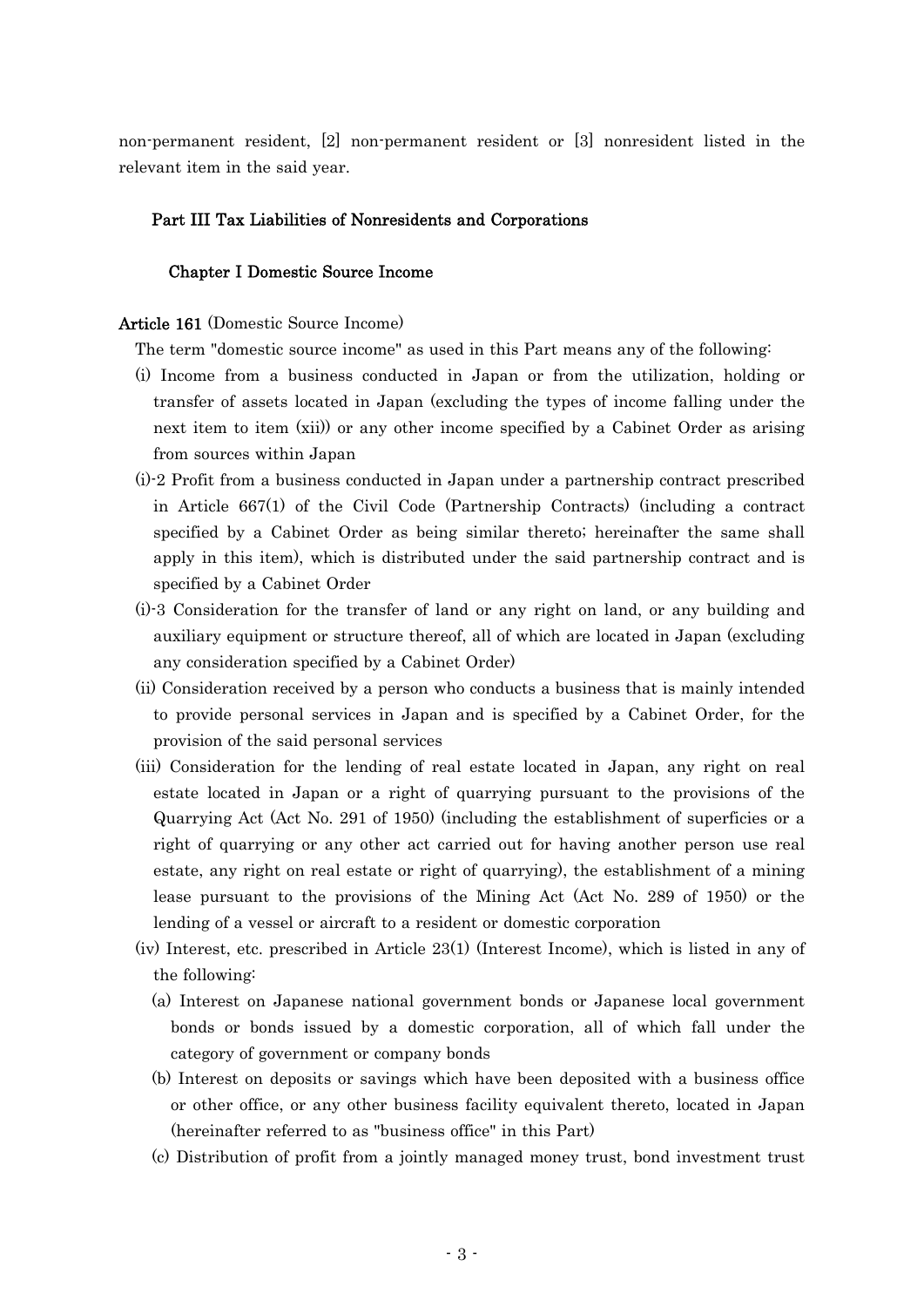or publicly offered bond investment trust which has been entrusted with a business office located in Japan

- (v) Dividend, etc. prescribed in Article 24(1) (Dividend Income), which is listed in any of the following:
	- (a) Dividend of surplus, dividend of profit, distribution of surplus or interest on funds prescribed in Article 24(1) which is received from a domestic corporation
	- (b) Distribution of profit from an investment trust (excluding a bond investment trust and a publicly offered bond investment trust) or a specified trust issuing a beneficiary certificate which has been entrusted with a business office located in Japan
- (vi) Interest on a loan provided for a person who performs operations in Japan (including moneys equivalent thereto), which pertains to the said operations (excluding interest specified by a Cabinet Order)
- (vii) Any of the following royalties or considerations received from a person who performs operations in Japan, which pertain to the said operations:
	- (a) Royalty for an industrial property right or any other right concerning technology, a production method involving special technology or any other equivalent right or method, or consideration for the transfer thereof
	- (b) Royalty for a copyright (including right of publication, neighboring right, and any other equivalent right), or consideration for the transfer thereof
	- (c) Royalty for machinery, equipment or any other tool specified by a Cabinet Order
- (viii) Any of the following pay, remuneration or pension:
	- (a) Salary, compensation, wage, annual allowance, bonus or any other pay or remuneration for the provision of personal services that has the nature of any of these, which arises from work or the provision otherwise of personal services carried out in Japan (including work carried out outside Japan by a person acting as an officer of a domestic corporation and other provision of personal services, which are specified by a Cabinet Order)
	- (b) Public pension, etc. prescribed in Article 35(3) (Definition of Public Pension, etc.) (excluding a pension specified by a Cabinet Order)
	- (c) Retirement allowance, etc. prescribed in Article 30(1) (Retirement Income), which arises from work or the provision otherwise of personal services carried out by a person entitled to receive it during the period when he/she has been a resident (including work that has been carried out by a person acting as an officer of a domestic corporation during the period when he/she has been a nonresident and other provision of personal services, which are specified by a Cabinet Order)
- (ix) Monetary award for the advertisement of a business conducted in Japan, which is specified by a Cabinet Order
- (x) Pension received under a life insurance contract, casualty insurance contract or any other contract for a pension concluded via a business office located in Japan or via a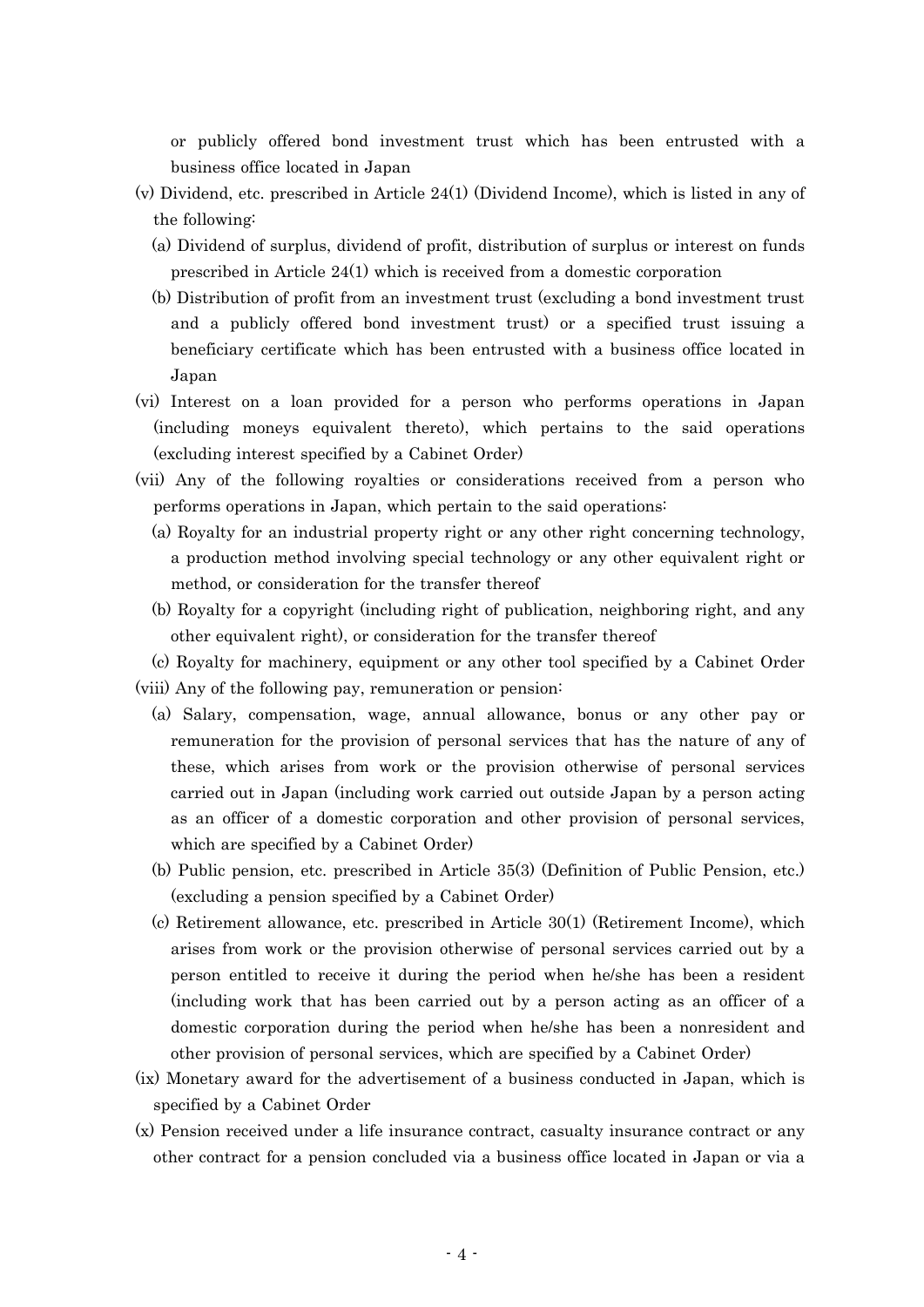person who acts as an agent for conclusion of contracts in Japan, which does not fall under the category of pension set forth in item (viii)(b) (including a surplus distributed or a refund paid under the relevant contract for a pension on or after the date of commencement of the payment of a pension, and a lump sum payment given in lieu of a pension under the said contract)

- (xi) Any of the following compensation money for benefits, interest, profit or margin profit:
	- (a) Compensation money for benefits listed in Article 174(iii) (Tax Base of Income Tax in the case of Domestic Corporations), which pertains to installment deposits that have been accepted by a business office located in Japan
	- (b) Compensation money for benefits listed in Article 174(iv), which pertains to installments prescribed in the said item that have been accepted by a business office located in Japan
	- $(c)$  Interest listed in Article 174 $(v)$ , which pertains to a contract prescribed in the said item that has been concluded via a business office located in Japan
	- (d) Profit listed in Article 174(vi), which pertains to a contract prescribed in the said item that has been concluded via a business office located in Japan
	- (e) Margin profit listed in Article 174(vii), which pertains to deposits or savings that have been accepted by a business office located in Japan
	- (f) Margin profit listed in Article 174(viii), which pertains to a contract prescribed in the said item that has been concluded via a business office located in Japan or via a person who acts as an agent for conclusion of contracts in Japan
- (xii) Distribution of profit received under a silent partnership contract (including a contract specified by a Cabinet Order as being equivalent thereto) with respect to capital contributions to a person who conducts a business in Japan

Article 162 (Domestic Source Income Subject to the Provisions of Tax Conventions)

Where a convention for the avoidance of double taxation with respect to taxes on income that Japan has concluded contains provisions on domestic source income that are different from the provisions of the preceding Article, the domestic source income of a person who is subject to such convention shall, notwithstanding the said Article, be governed as specified in the convention to the extent of such different provisions. In this case, where the convention contains provisions on domestic source income that can replace the provisions of items (ii) to (xii) of the said Article, with regard to the application of the part of this Act that relates to the matters prescribed in these items, any income treated as domestic source income under the convention shall be deemed to be the corresponding domestic source income listed in the relevant item.

## Article 163 (Details of Scope of Domestic Source Income)

In addition to what is specified in the preceding two Articles, necessary matters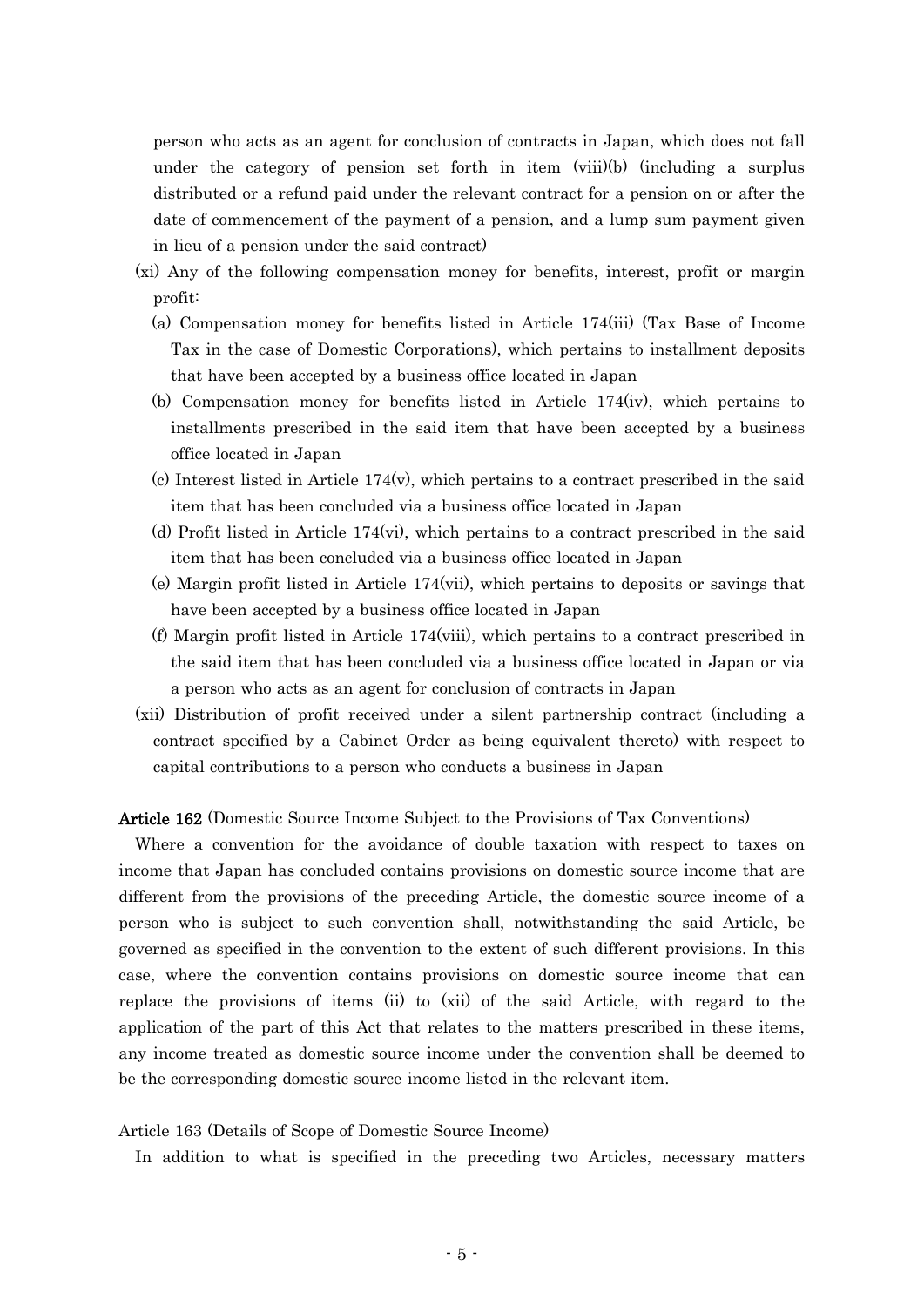concerning the scope of domestic source income shall be specified by a Cabinet Order.

## Chapter II Tax Liabilities of Nonresidents

# Section 1 General Rules

# Article 164 (Method of Taxation on Nonresidents)

- (1) The amount of income tax imposed on a nonresident shall be calculated by applying the provisions of Subsection 1 of the next Section (Comprehensive Income Taxation on Nonresidents) to domestic source income listed in each of the following items for the category of nonresident listed in the relevant item:
	- (i) A nonresident who has, in Japan, branch offices, factories or any other fixed places for conducting a business which are specified by a Cabinet Order: All domestic source income
	- (ii) A nonresident who has carried out construction, installation, assembly or any other work or provided services for directing and supervising such work (hereinafter referred to as "construction work, etc." in this Article) in Japan for more than one year (excluding a nonresident who falls under the preceding item): Any of the following domestic source income:
		- (a) Domestic source income listed in Article 161(i) to (iii) (Domestic Source Income)
		- (b) Domestic source income listed in Article 161(iv) to (xii), which is attributed to the business related to construction work, etc. that is conducted by the nonresident in Japan
	- (iii) A nonresident who has, in Japan, a person who is authorized to conclude a contract on his/her behalf or any other person equivalent to such an authorized person specified by a Cabinet Order (hereinafter referred to as an "agent, etc." in this Article) (excluding a nonresident who falls under item (i)): Any of the following domestic source income:
		- (a) Domestic source income listed in Article 161(i) to (iii)
		- (b) Domestic source income listed in Article 161(iv) to (xii), which is attributed to the business conducted by the nonresident in Japan via the said agent, etc.
	- (iv) A nonresident other than one listed in the preceding three items: Any of the following domestic source income:
		- (a) Domestic source income listed in Article 161(i) and (i)-3 which has arisen from the utilization or holding of assets located in Japan or the transfer of real estate located in Japan, or any such income which is specified by a Cabinet Order
		- (b) Domestic source income listed in Article 161(ii) and (iii)
- (2) Where a nonresident listed in each of the following items has domestic source income listed in the relevant item, the amount of income tax imposed on the nonresident shall be calculated by applying the provisions of Section 3 (Separate Income Taxation on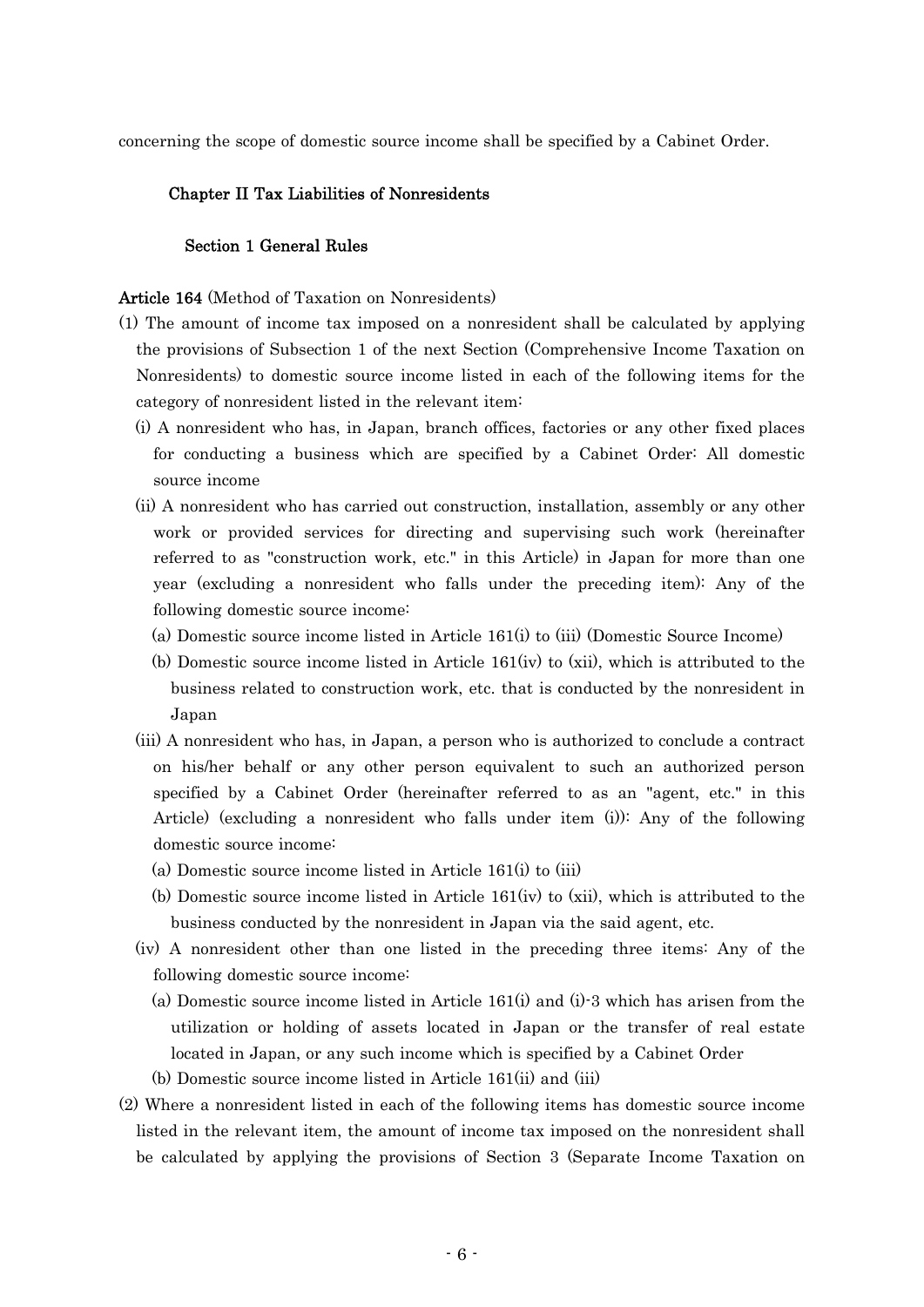Nonresidents) to domestic source income listed in the relevant income, in addition to what is calculated pursuant to the provision of the preceding paragraph:

- (i) A nonresident listed in item (ii) or (iii) of the preceding paragraph: Domestic source income listed in Article 161(iv) to (xii), which is not attributed to a business related to construction work, etc. prescribed in item (ii) of the preceding paragraph or business conducted via an agent, etc. prescribed in item (iii) of the same paragraph
- (ii) A nonresident listed in item (iv) of the preceding paragraph: Domestic source income listed in Article 161(iv) to (xii)

## Section 2 Comprehensive Income Taxation on Nonresidents

#### Subsection 1 Calculation of Tax Base, Tax Amount, etc.

Article 165 (Calculation of Tax Base, Tax Amount, etc. of Income Tax in the case of Comprehensive Taxation)

The tax base and tax amount of income tax imposed on a nonresident listed in each item of paragraph (1) of the preceding Article with respect to domestic source income listed in the relevant item (hereinafter referred to as "income tax in the case of comprehensive taxation" in this Section) shall be the amount calculated with respect to the domestic source income listed in the relevant item pursuant to the method specified by a Cabinet Order and in accordance with the provisions Part II, Chapter I to Chapter IV (Calculation of Tax Base, Tax Amount, etc. of Income Tax in the case of Residents) (excluding Article 73 to Article 77 (Medical Expenses Deduction, etc.), Article 79 (Exemption for Persons with Disabilities), Article 81 to Article 85 (Exemption for Widows (Widowers), etc.), and Article 95 (Credit for Foreign Tax)).

#### Subsection 2 Filing of Return, Payment and Refund

#### Article 166 (Filing of Return, Payment and Refund)

The provisions of Part II, Chapter V (Filing of Return, Payment and Refund in the case of Residents) shall apply mutatis mutandis to the filing of a return, payment and refund of income tax in the case of comprehensive taxation on nonresidents. In this case, in Article 120(3)(iii) (Final Income Tax Return), the term "resident" shall be deemed to be replaced with "nonresident, or a nonresident who performs operations both in and outside Japan," and the term "withholding records" shall be deemed to be replaced with "withholding records, or detailed statements of revenue and expenditure specified by an Ordinance of the Ministry of Finance"; in Article 120(4), the phrase "resident who performs operations" shall be deemed to be replaced with "nonresident who performs operations in Japan"; in Article 143 (Blue Return), the phrase "performs operations" shall be deemed to be replaced with "performs operations in Japan"; Article 144 (Application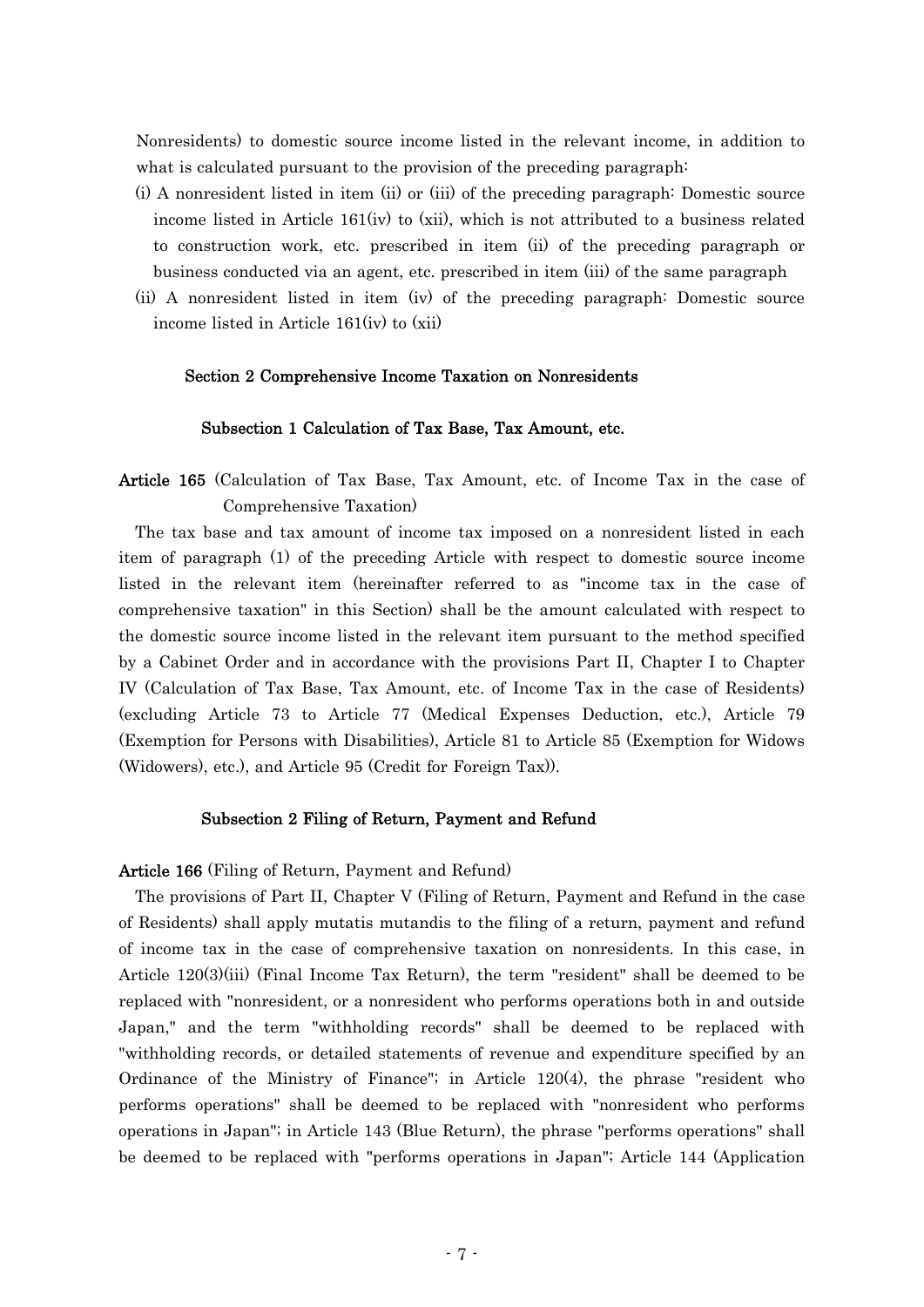for Approval of Filing Blue Return) and Article 147 (Case of Constructive Approval of Filing Blue Return), the phrase "commenced operations" shall be deemed to be replaced with "commenced operations in Japan."

# Subsection 3 Special Provisions for Request for Reassessment

#### Article 167 (Special Provisions for Request for Reassessment)

The provisions of Part II, Chapter VI (Special Provisions for Request for Reassessment in the case of Residents) shall apply mutatis mutandis to a request for reassessment pursuant to the provision of Article 23(1) of the Act on General Rules for National Taxes (Request for Reassessment) with regard to income tax in the case of comprehensive taxation on nonresidents.

## Subsection 4 Reassessment and Determination

## Article 168 (Reassessment and Determination)

The provisions of Part II, Chapter VII (Reassessment and Determination in the case of Residents) shall apply mutatis mutandis to the reassessment or determination of income tax in the case of comprehensive taxation of on nonresidents.

## Section 3 Separate Income Taxation on Nonresidents

Article 169 (Tax Base of Income Tax in the case of Separate Taxation)

With respect to domestic source income specified in each item of Article 164(2) (Method of Taxation on Nonresidents) earned by a nonresident, income tax shall be imposed separately from his/her other income, and the tax base of such income tax shall be the amount of the said domestic source income receivable (in the case of domestic source income listed in any of the following items, the amount specified in the relevant item):

- (i) Interest, etc. listed in Article 161(iv) (Domestic Source Income), which is interest on bearer government or company bonds or distribution of profit based on a bearer beneficiary certificate of a loan trust, bond investment trust or publicly offered bond investment trust: The amount received
- (ii) Dividend, etc. listed in Article 161(v), which is dividend of the surplus of bearer shares, etc. (meaning dividend of surplus prescribed in Article 24(1) (Dividend Income)) or distribution of profit based on a bearer beneficiary certificate of an investment trust (excluding a bond investment trust and a publicly offered bond investment trust) or trust issuing a specified beneficiary certificate: The amount received
- (iii) Pension listed in Article 161(viii)(b): The amount of pension receivable, after deducting therefrom the amount calculated by multiplying 60,000 yen by the number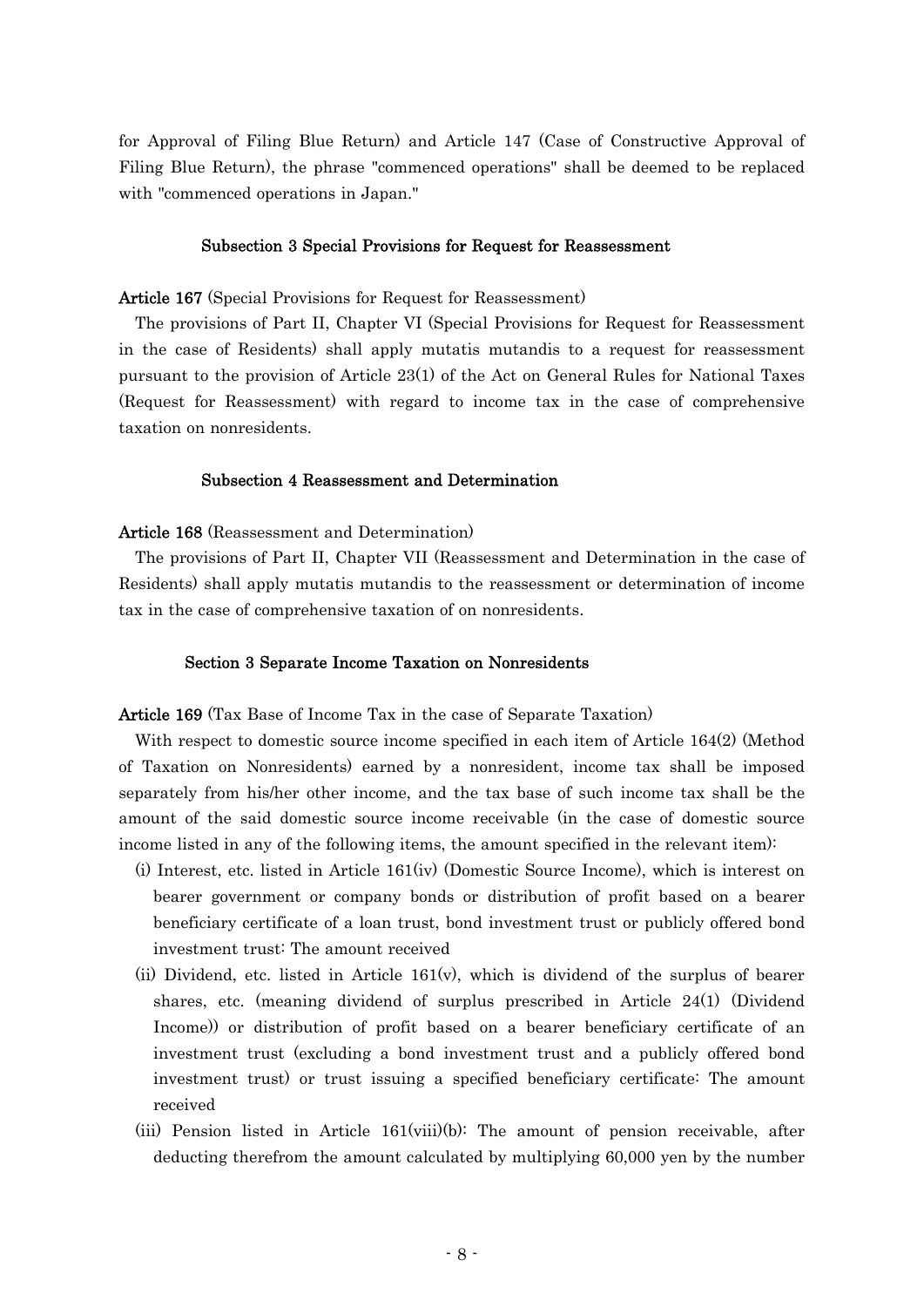of months corresponding to the said amount of pension receivable

- (iv) Monetary award listed in Article 161(ix): The amount receivable, after deducting 500,000 yen therefrom
- (v) Pension listed in Article  $161(x)$ : The amount receivable under the contract prescribed in the said item, after deducting therefrom the amount of insurance premiums or installments paid under the said contract, which is calculated by the method specified by a Cabinet Order as the amount corresponding to the said amount receivable

## Article 170 (Tax Rate for Income Tax in the case of Separate Taxation)

The amount of income tax prescribed in the preceding Article shall be the amount calculated by multiplying the amount of domestic source income prescribed in the said Article by a tax rate of 20 percent (or by a tax rate of 15 percent in the case of domestic source income listed in Article 161(iv) and (xi) (Domestic Source Income)).

## Article 171 (Taxation on Retirement Income at the Taxpayer' s Option)

Where a nonresident prescribed in Article 169 (Tax Base) receives payment of a retirement allowance, etc. (meaning the retirement allowance, etc. prescribed in Article 30(1) (Retirement Income); hereinafter the same shall apply in this Section) that falls under the provision of Article 161(viii)(c) (Retirement Allowance, etc. Arising from Work Carried out in the Capacity of Resident), the nonresident may, notwithstanding the provision of the preceding Article, opt for imposition of taxation on himself/herself of income tax based on the amount equivalent to the tax amount calculated by deeming that he/she has received, in the capacity of a resident, the total amount of the retirement allowance, etc. to be received within the relevant year by reason of the retirement causing the payment of the said retirement allowance, etc. (in the case where there is more than one retirement allowance, etc. to be received within the relevant year, by reason of the respective retirement causing the payment of each retirement allowance, etc.), and applying the provisions of Article 30 and Article 89 (Tax Rate) to the said total amount.

# Article 172 (Tax Payment by Self-Assessment Without Withholding at Source for Pay, etc.)

(1) Where a nonresident prescribed in Article 169 (Tax Base) receives payment of pay or remuneration listed in Article 161(viii)(a) or (c) (Pay, etc. Arising from Work Carried out in Japan), and the provisions of Part IV, Chapter V (Withholding at Source of Income of Nonresidents or Corporations) do not apply to the said pay or remuneration, the nonresident shall, except where he/she may file a return form pursuant to the provision of the next Article, file a return form to the district director no later than March 15 of the year following the relevant year (in the case where the nonresident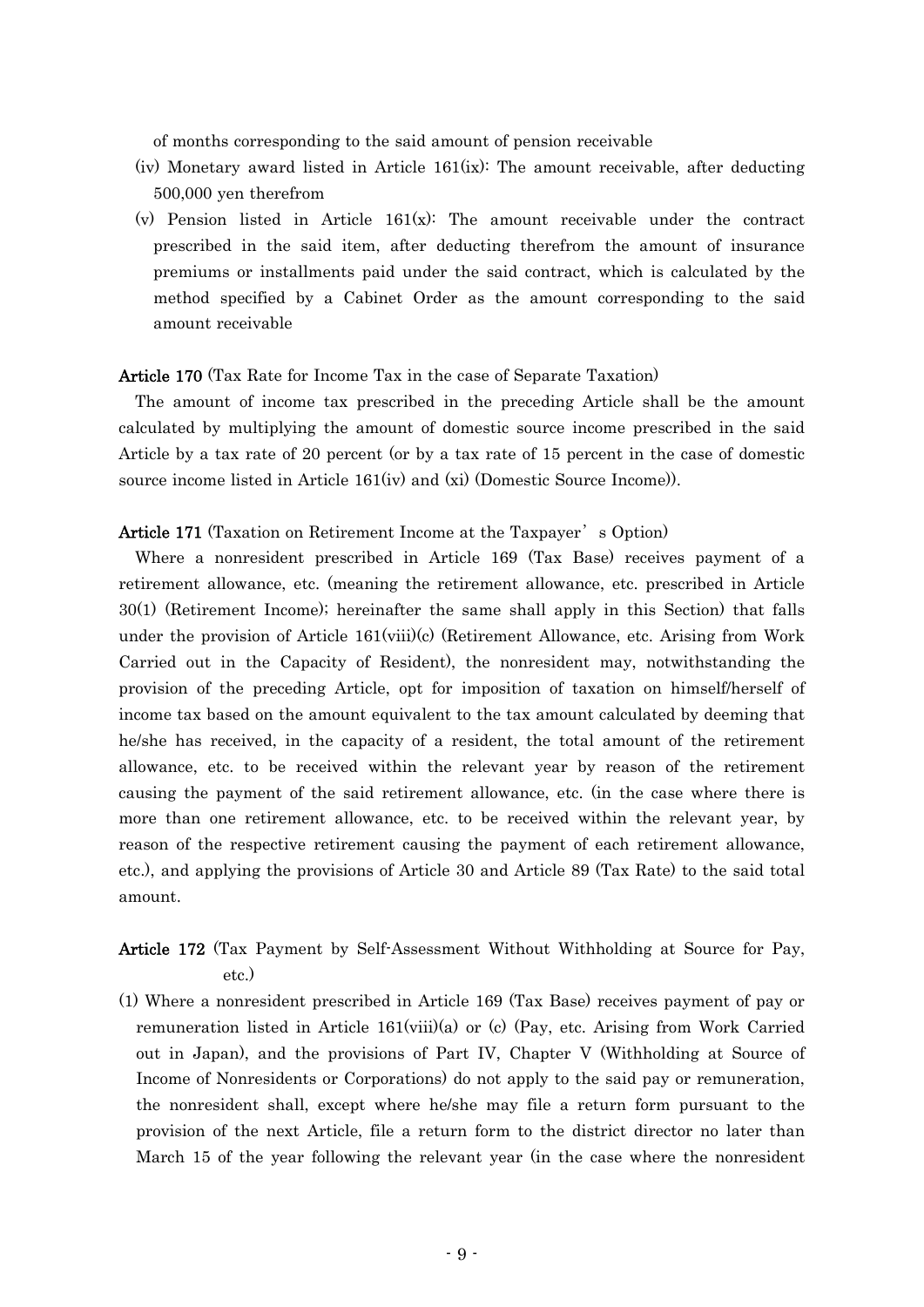ceases to have his/her residence in Japan before that date, no later than the day on which he/she ceases to have residence), stating the following matters:

- (i) Any part of the amount of pay or remuneration listed in Article  $161$ (viii)(a) or (c) to be received within the relevant year, to which the provisions of Part IV, Chapter V shall not apply (in the case where the said part of the amount to which the said provisions shall not apply includes any amount of the retirement allowance, etc. prescribed in the preceding Article, and the nonresident opts for taxation under the said Article with respect to the said retirement allowance, etc., the amount of the said retirement allowance, etc. shall be excluded), and the amount of income tax calculated by applying the provision of Article 170 (Tax Rate) to the said part of the amount
- (ii) In the case where any part of the amount of pay or remuneration prescribed in the preceding item shall be stated in a return form to be filed pursuant to the provision of this paragraph due to the fact that the nonresident has ceased to have his/her residence in Japan before the end of the relevant year, the said part of the amount, and the amount of income tax calculated by applying the provision of Article 170 thereto
- (iii) The amount of income tax listed in item (i), after deducting therefrom the amount of income tax listed in the preceding item
- (iv) The basis of the calculation of the amount listed in item (i), the type of work carried out by the nonresident in Japan, and any other matters specified by an Ordinance of the Ministry of Finance.
- (2) Where a nonresident who is to file a return form pursuant to the provision of the preceding paragraph with respect to the retirement allowance, etc. prescribed in the preceding Article opts for taxation under the said Article with respect to the said retirement allowance, etc., the nonresident shall state, in the return form, the following matters in addition to the matters listed in the items of the said paragraph:
	- (i) The total amount of the retirement allowance, etc. to be received within the relevant year (limited to the part of the amount subject to the provision of the preceding Article), and the amount of income tax calculated by applying the provision of the said Article to the said total amount
	- (ii) In the case where there is any amount of income tax that has been collected or is to be collected pursuant to the provisions of Part IV, Chapter V, with respect to the retirement allowance, etc. to be received within the relevant year, the said amount of income tax (in the case where any part of the amount of the said retirement allowance, etc. shall be stated in a return form to be filed pursuant to the provision of the preceding paragraph due to the fact that the person has ceased to have his/her residence in Japan before the end of the relevant year, the amount of income tax calculated by applying the provision of Article 170 to the said part of the amount shall be included)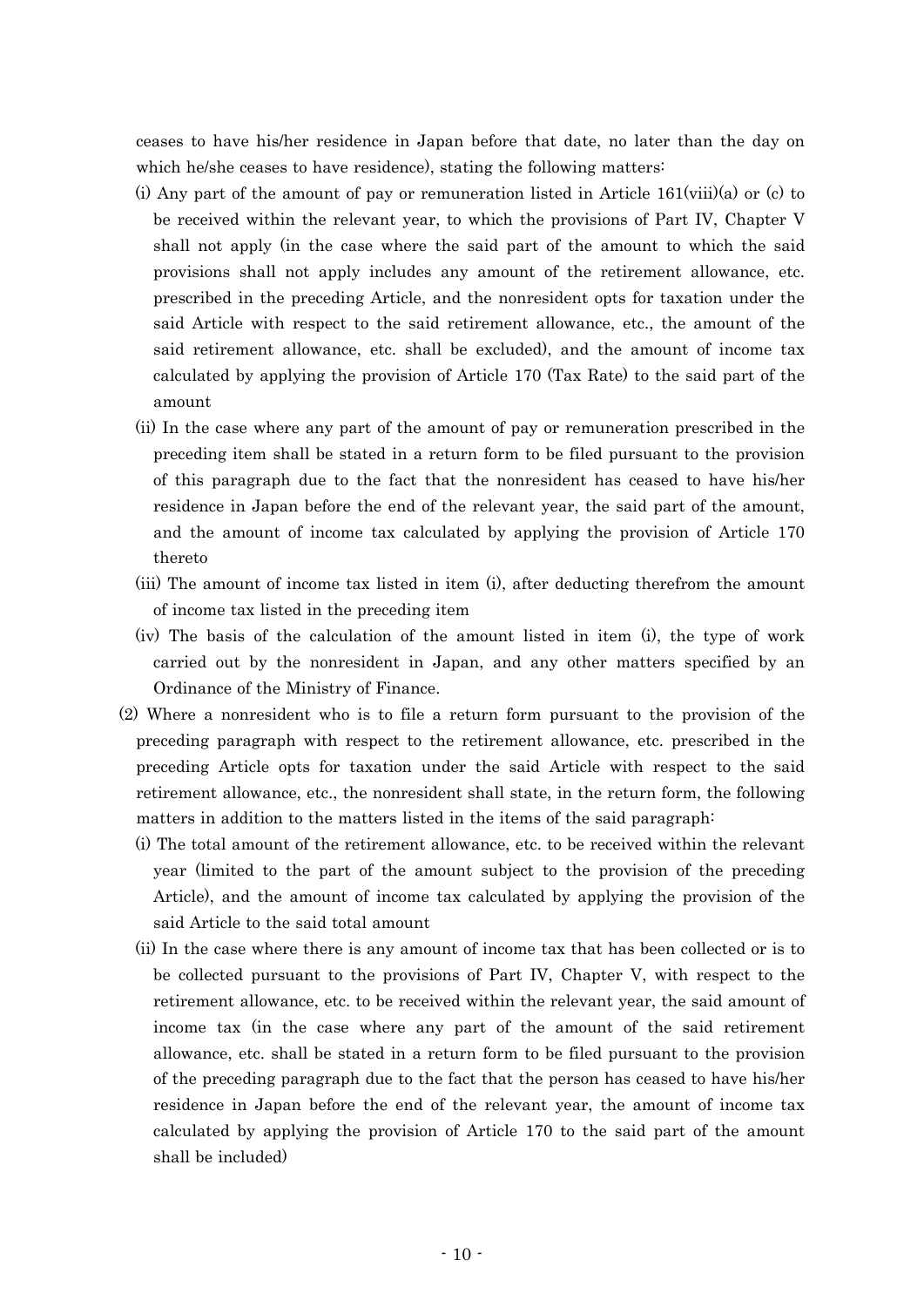- (iii) The amount of income tax listed in item (i), after deducting therefrom the amount of income tax listed in the preceding item
- (iv) The breakdown of the total amount of the retirement allowance, etc. listed in item (i) by payer, each payer' s name, and each payer' s domicile or residence or the location of each payer's head office or principal office
- (v) The basis of the calculation of the amount of income tax listed in item (i)
- (3) A nonresident who has filed a return form pursuant to the provision of paragraph (1) shall pay income tax equivalent to the amount listed in item (iii) of the said paragraph (in the case of a person subject to the provision of the preceding paragraph, the sum of the said amount and the amount listed in item (iii) of the same paragraph) to the State by the due date of filing the said return form.

Article 173 (Refund Due to Taxation on Retirement Income at the Taxpayer's Option)

- (1) Where a nonresident prescribed in Article 169 (Tax Base) is subject to the provisions of Part IV, Chapter V (Withholding at Source of Income of Nonresidents or Corporations), with respect to the retirement allowance, etc. prescribed in Article 171 (Taxation on Retirement Income at the Taxpayer' Option) to be received thereby, and opts for taxation under the said Article with respect to the said retirement allowance, etc., the nonresident may, in order to receive a refund of income tax pertaining to the said retirement allowance, etc., file a return form to the district director on or after January 1 of the year following the relevant year (in the case where the total amount of the retirement allowance, etc. prescribed in Article 171 has been determined before that date, the day on which the total amount has been determined), stating the following matters:
	- (i) The total amount of the retirement allowance, etc. and the amount of income tax, both of which are listed in paragraph  $(2)(i)$  of the preceding Article
	- (ii) The amount of income tax listed in paragraph (2)(ii) of the preceding Article
	- (iii) The amount of income tax listed in the preceding item, after deducting therefrom the amount of income tax listed in item (i)
	- (iv) The matters listed in paragraph (2)(iv) and (v) of the preceding Article, and any other matters specified by an Ordinance of the Ministry of Finance
- (2) Where a return form has been filed pursuant to the provision of the preceding paragraph, the district director shall refund income tax equivalent to the amount listed in item (iii) of the said paragraph.
- (3) In the case referred to in the preceding paragraph, where any part of the amount of income tax listed in paragraph  $(1)(ii)$  as stated in the return form set forth in the preceding paragraph (limited to the income tax to be collected pursuant to the provisions of Part IV, Chapter V) has not yet been paid, the part of the amount of refund pursuant to the provision of the preceding paragraph which corresponds to the said unpaid part of income tax shall not be paid until the relevant income tax payment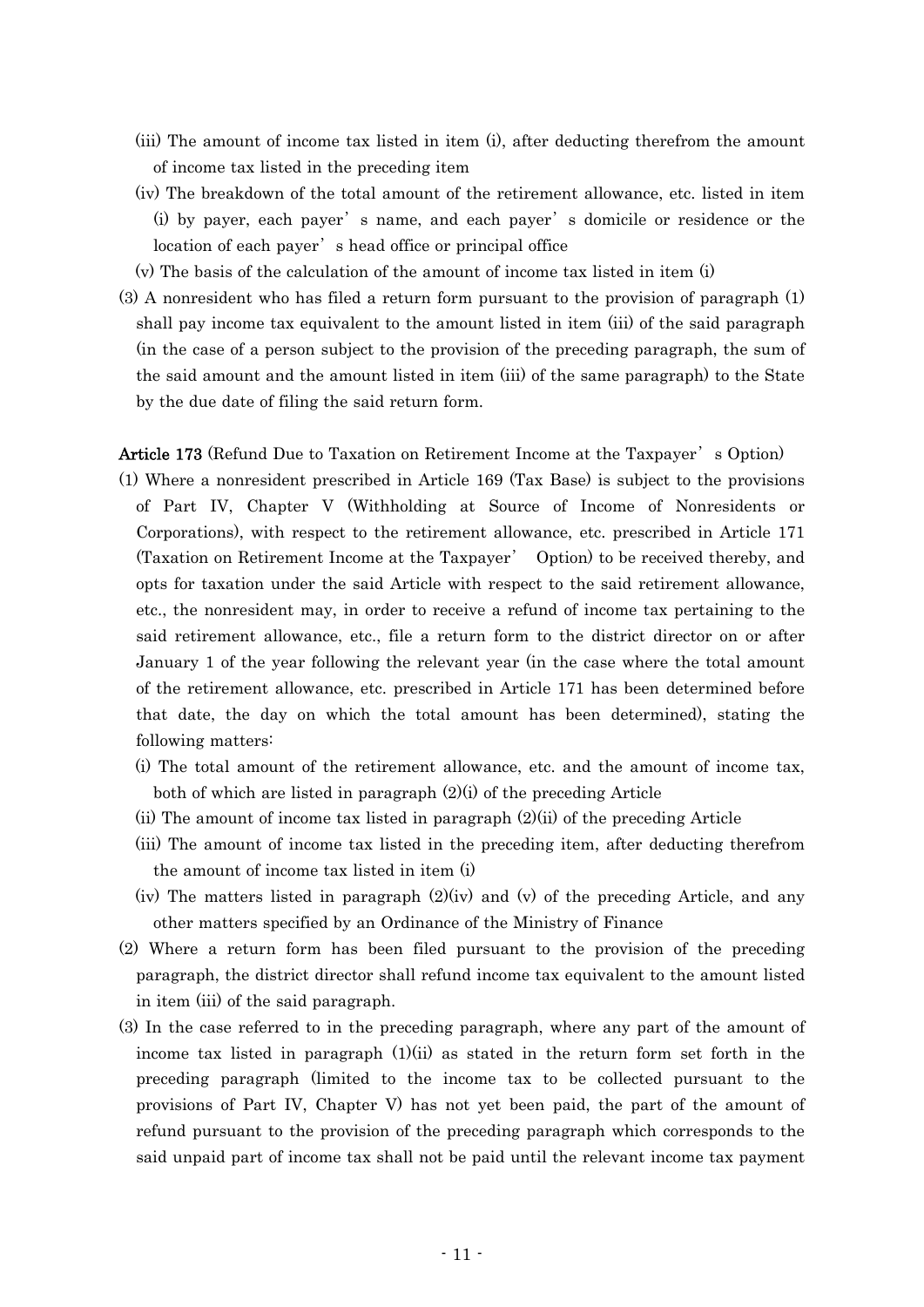is completed.

- (4) In calculating the interest on refund with respect to a refund pursuant to the provision of paragraph (2), the period set forth in Article 58(1) of the Act on General Rules for National Taxes (Interest on Refund), which shall be the basis of such calculation, shall be the period from the day following the day on which the return form has been filed pursuant to the provision of paragraph (1) (in the case of a refund pertaining to the amount of income tax prescribed in the preceding paragraph which has been paid after the said date of filing of the return form, the date of payment of the said amount of income tax) until the day on which payment of the relevant refund is determined or the day on which the relevant refund is appropriated (in the case where appropriation has become possible before the said date of appropriation, that day on which it becomes possible).
- (5) In addition to what is specified in the preceding two paragraphs, the procedure for a refund set forth in paragraph (2) and other necessary matters concerning the application of the provisions of the said paragraph shall be specified by a Cabinet Order.

# Chapter III Tax Liabilities of Corporations

## Section 2 Tax Liabilities of Foreign Corporations

Article 178 (Tax Base of Income Tax in the case of Foreign Corporations)

The tax base of income tax imposed on a foreign corporation shall be the amount of domestic source income listed in Article 161(i)-2 to (vii) and (ix) to (xii) (Domestic Source Income) to be received by the foreign corporation (in the case where the foreign corporation is one listed in Article 141(iv) of the Corporation Tax Act (Foreign Corporations Having No Permanent Establishments in Japan), the tax base shall be limited to the amount of domestic source income listed in Article 161(i)-3 to (vii) and (ix) to (xii), and excluding that specified by a Cabinet Order) (in the case of domestic source income listed in Article 169(i), (ii), (iv) and (v) (Tax Base of Income Tax in the case of Separate Taxation), the amount specified in these provisions).

## Article 179 (Tax Rate for Income Tax in the case of Foreign Corporations)

The amount of income tax imposed on a foreign corporation shall be the amount specified in each of the following items for the category set forth in the relevant item:

(i) Domestic source income prescribed in the preceding Article (excluding those listed in the next item and item (iii)): The amount calculated by multiplying the amount of domestic source income (in the case of domestic source income listed in Article 169(ii), (iv) and (v) (Tax Base of Income Tax in the case of Separate Taxation); the amount specified in these provisions) by a tax rate of 20 percent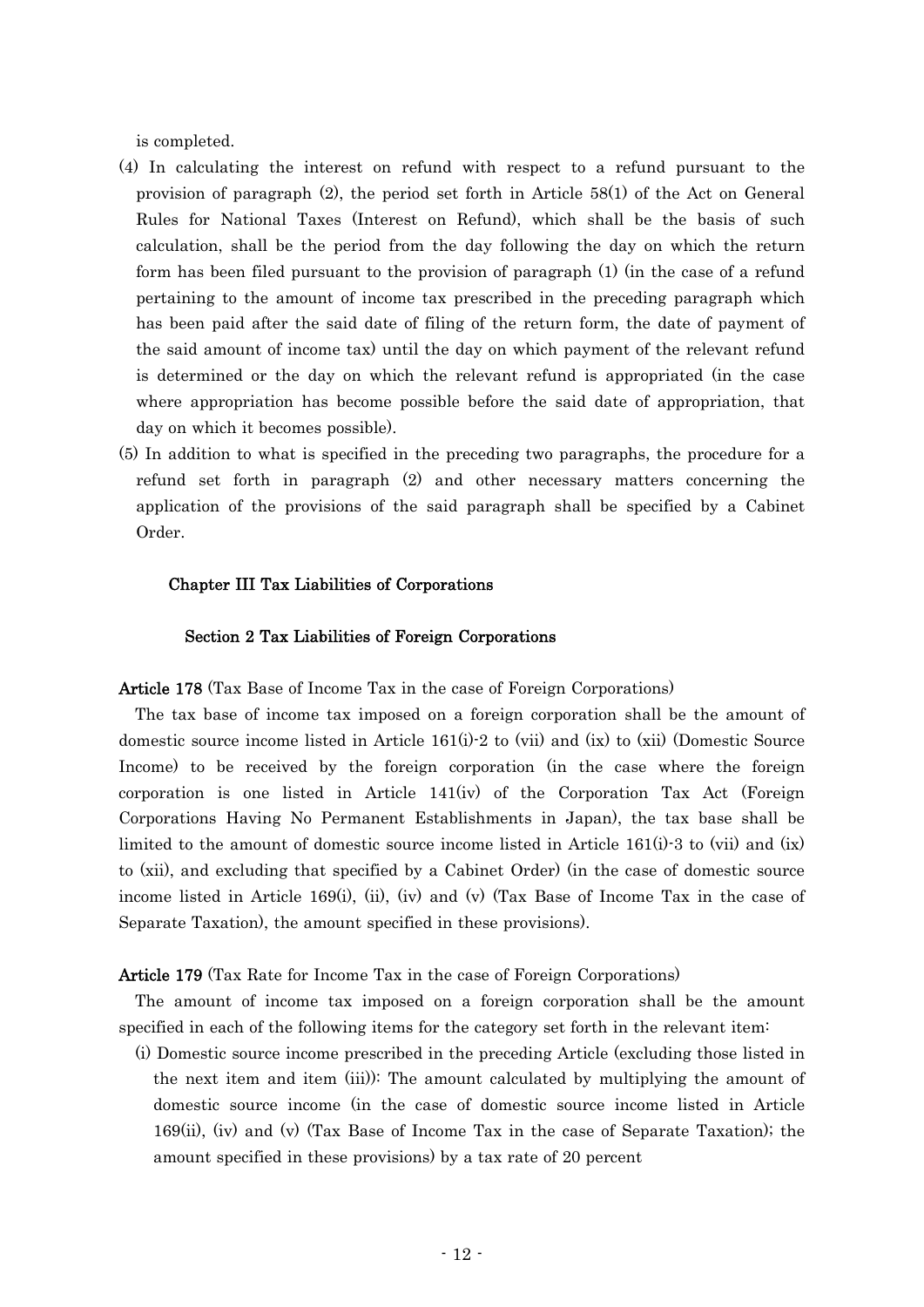- (ii) Domestic source income listed in Article 161(i)-3 (Domestic Source Income): The amount calculated by multiplying the amount of domestic source income by a tax rate of ten percent
- (iii) Domestic source income listed in Article 161(iv) and (xi): The amount calculated by multiplying the amount of domestic source income (in the case of domestic source income listed in Article 169(i); the amount specified in the said item) by a tax rate of 15 percent
- Article 180 (Special Provisions for Taxation on Domestic Source Income Received by Foreign Corporations Having Permanent Establishments in Japan)
- (1) Where a corporation specified in each of the following items that satisfies the requirements specified by a Cabinet Order, and which receives payment of domestic source income specified in the relevant item has obtained, pursuant to the provision of a Cabinet Order, a certificate issued by the competent district director having jurisdiction over the place for tax payment concerning corporation tax (hereinafter referred to as the "competent district director" in this Article), certifying that the corporation which receives the said payment satisfies the said requirements and that the domestic source income to be received falls under the category of domestic source income specified in the relevant item, and the corporation has presented the certificate to the person who pays the domestic source income, the provisions of Article  $7(1)(v)$ (Scope of Taxable Income of Foreign Corporations) and the preceding two Articles shall not apply to the said domestic source income to be received while the certificate remains valid:
	- (i) A corporation that falls under the category of foreign corporation listed in Article 141(i) of the Corporation Tax Act (Foreign Corporations Having Permanent Establishments in Japan) (in the case of a corporation that is a partner under a partnership contract prescribed in Article 161(i)-2 (Domestic Source Income) (including a person similar thereto who is specified by a Cabinet Order) (hereinafter referred to a "partner corporation" in this paragraph); limited to such corporation specified by a Cabinet Order): Domestic source income listed in Article 161(i)-2 to  $(iii)$ ,  $(vi)$ ,  $(vii)$ ,  $(ix)$  or  $(x)$  (in the case of the consideration prescribed in Article 161(i)-3: limited to such domestic source income related to consideration to be attributed to the trust property under a trust prescribed in the proviso of Article 13 (1) (Attribution of Assets and Liabilities in Trust Property and Profit and Expenses to Be Attributed to Trust Property) that has been entrusted with a business office located in Japan)
	- (ii) A corporation that falls under the category of foreign corporation listed in Article 141(ii) of the Corporation Tax Act (in the case of a partner corporation; limited to such corporation specified by a Cabinet Order): Domestic source income specified in the preceding item, which is attributed to a business related to construction work,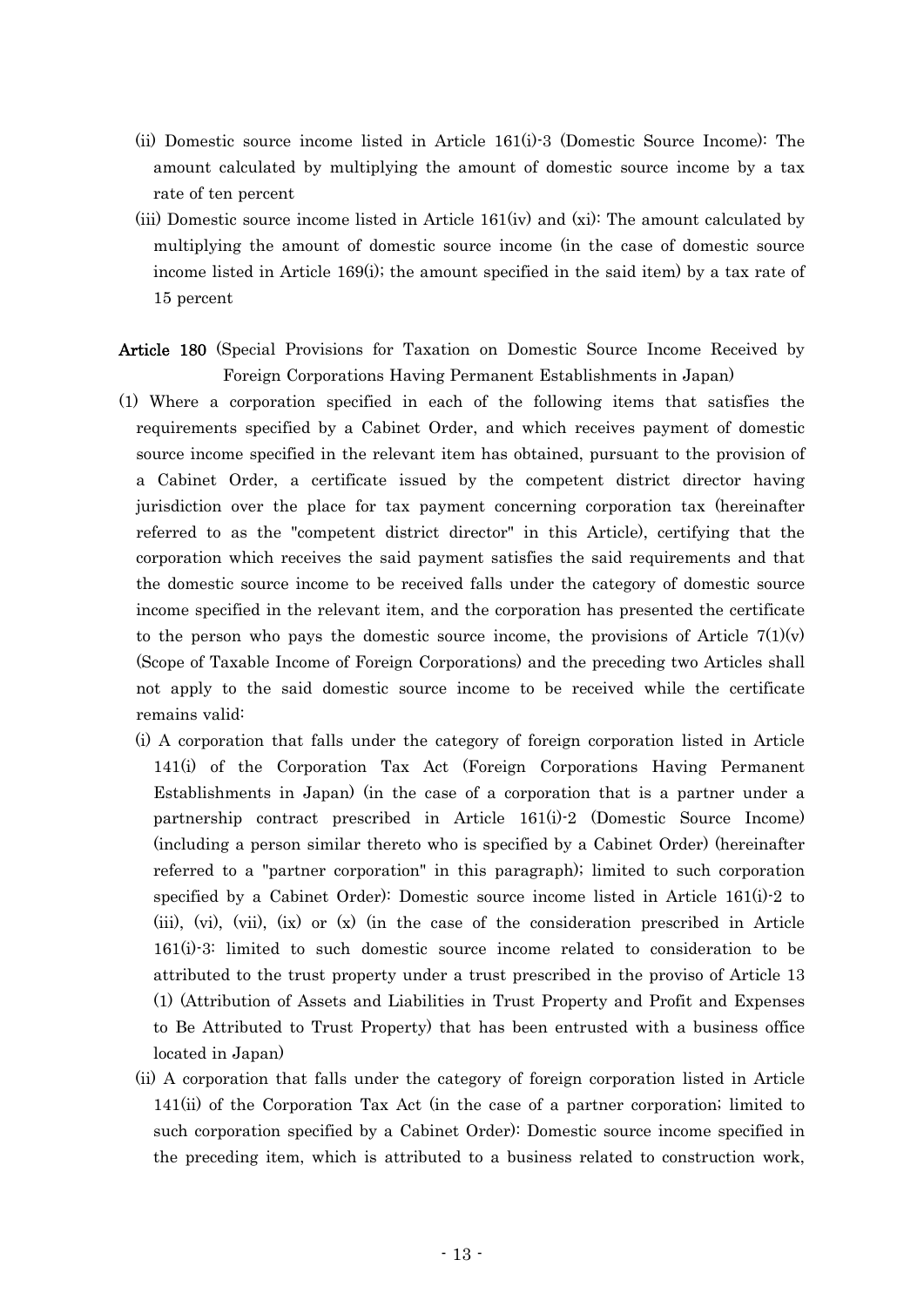etc. prescribed in Article 141(ii) that is conducted by the corporation in Japan

- (iii) A corporation that falls under the category of foreign corporation listed in Article 141(iii) of the Corporation Tax Act (in the case of a partner corporation: limited to such corporation specified by a Cabinet Order): Domestic source income specified in item (i), which is attributed to a business conducted by the corporation in Japan via an agent, etc. prescribed in Article 141(iii)
- (2) Where a corporation listed in each item of the preceding paragraph has, after obtaining a certificate prescribed in the said paragraph, ceased to satisfy the requirements prescribed in the said paragraph or ceased to fall under the category of foreign corporation prescribed in the relevant item, the corporation shall, without delay on or after the day on which it has ceased to satisfy the said requirements or to fall under the said category, pursuant to the provision of a Cabinet Order, submit a notification to that effect to the competent district director and also give notice to that effect to the party to which the certificate shall be presented.
- (3) Where the competent district director finds that a corporation listed in each item of paragraph (1) has, after obtaining a certificate prescribed in the said paragraph, ceased to satisfy the requirements prescribed in the said paragraph or ceased to fall under the category of foreign corporation prescribed in the relevant item, he/she shall give notice to that effect, in writing, to the corporation that obtained the certificate.
- (4) In the case referred to in the preceding paragraph, the corporation that has received a notice prescribed in the said paragraph shall, without delay on or after the day on which it has received the notice, give notice to the party to which the certificate prescribed in paragraph (1) shall be presented, to the effect that it has received the notice.
- (5) Having received a notification pursuant to the provision of paragraph (2) or given a notice pursuant to the provision of paragraph (3), the competent district director shall, pursuant to the provision of an Ordinance of the Ministry of Finance, issue public notice regarding the name of the corporation that has submitted the notification or has received the notice, and any other relevant matters specified by an Ordinance of the Ministry of Finance.
- (6) The certificate prescribed in paragraph (1) shall lose its effect in the following cases:
	- (i) Where the valid period of the certificate set by the competent district director has expired.
	- (ii) Where public notice has been issued pursuant to the provision of the preceding paragraph.

Article 180-2 (Special Provisions for Taxation on Interest, etc. on Trust Property)

(1) Where a trust company that is a foreign corporation (including a financial institution prescribed in Article 1(1) of the Act on Additional Operation etc. of Trust Business by Financial Institutions (Approval of Additional Operation) that is engaged in trust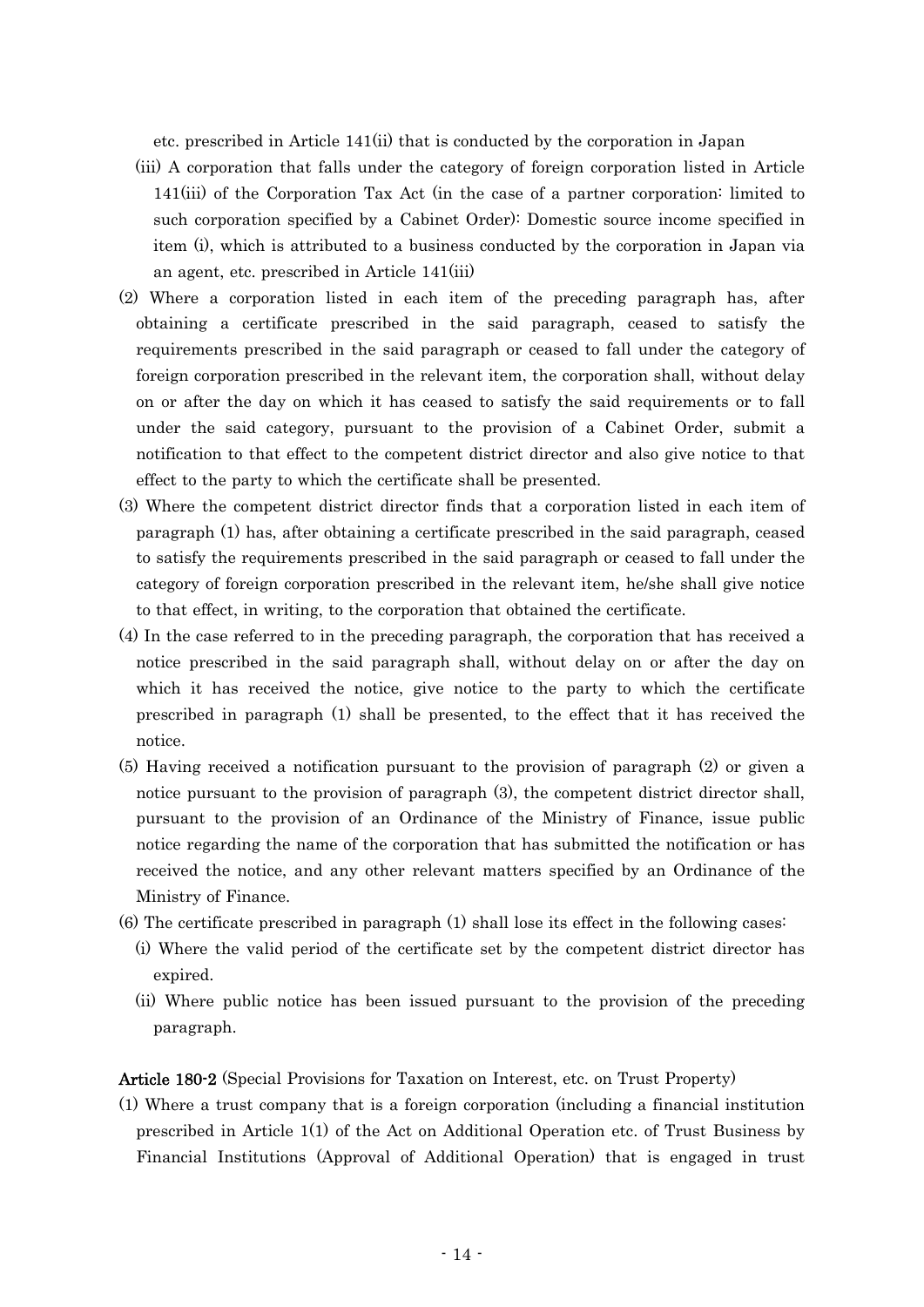business prescribed in the said paragraph; hereinafter referred to as a "foreign trust company" in the next paragraph) has caused the person who pays domestic source income listed in Article 161(iv) (excluding (b)) or (v) (Domestic Source Income) with respect to the government or company bonds, etc. prescribed in Article 176(1) (Special Provisions for Taxation on Interest, etc. on Trust Property) that are included in the trust property under a securities investment trust prescribed in the said paragraph for which the trust company has accepted the position of trustee, to record, in the books that the person keeps, the fact that the said government or company bonds, etc. are included in the said trust property as well as other matters specified by an Ordinance of the Ministry of Finance, the provisions of Article  $7(1)(v)$  (Scope of Taxable Income of Foreign Corporations), Article 178 (Tax Base of Income Tax in the case of Foreign Corporations), and Article 179 (Tax Rate for Income Tax in the case of Foreign Corporations) shall not apply to the said domestic source income from the said government or company bond, etc. to be paid during the period when the recordation of the said matters regarding the government or company bonds, etc. remains in the books.

- (2) Where a foreign trust company has caused the person who pays domestic source income listed in Article 161(iv) (excluding (b)), (v) or (xii) with respect to the government or company bonds, etc. prescribed in Article 176(2) that are included in the trust property under a retirement pension trust prescribed in the said paragraph for which the trust company has accepted the position of trustee, to record, in the books that the person keeps, the fact that the said government or company bonds, etc. are included in the said trust property as well as other matters specified by an Ordinance of the Ministry of Finance, the provisions of Article  $7(1)(v)$ , Article 178, and Article 179 shall not apply to the said domestic source income from the said government or company bond, etc. to be paid during the period when the recordation of the said matters regarding the government or company bonds, etc. remains in the books.
- (3) The amount of income tax paid by a foreign corporation with respect to the trust property under a group investment trust (meaning a group investment trust prescribed in Article 176(3); hereinafter the same shall apply in this Article) for which the corporation has accepted the position of trustee (including any other tax imposed under foreign laws or regulations that is equivalent to income tax and specified by a Cabinet Order prescribed in the said paragraph; the same shall apply in the next paragraph) shall, pursuant to the provision of a Cabinet Order, be deducted from the amount of income tax on the distribution of profit from the said group investment trust.
- (4) The amount of income tax paid with respect to the trust property under a group investment trust that is to be deducted pursuant to the provision of the preceding paragraph shall, in the calculation of the amount of distribution of profit from the said group investment trust, be added to the amount of distribution of profit.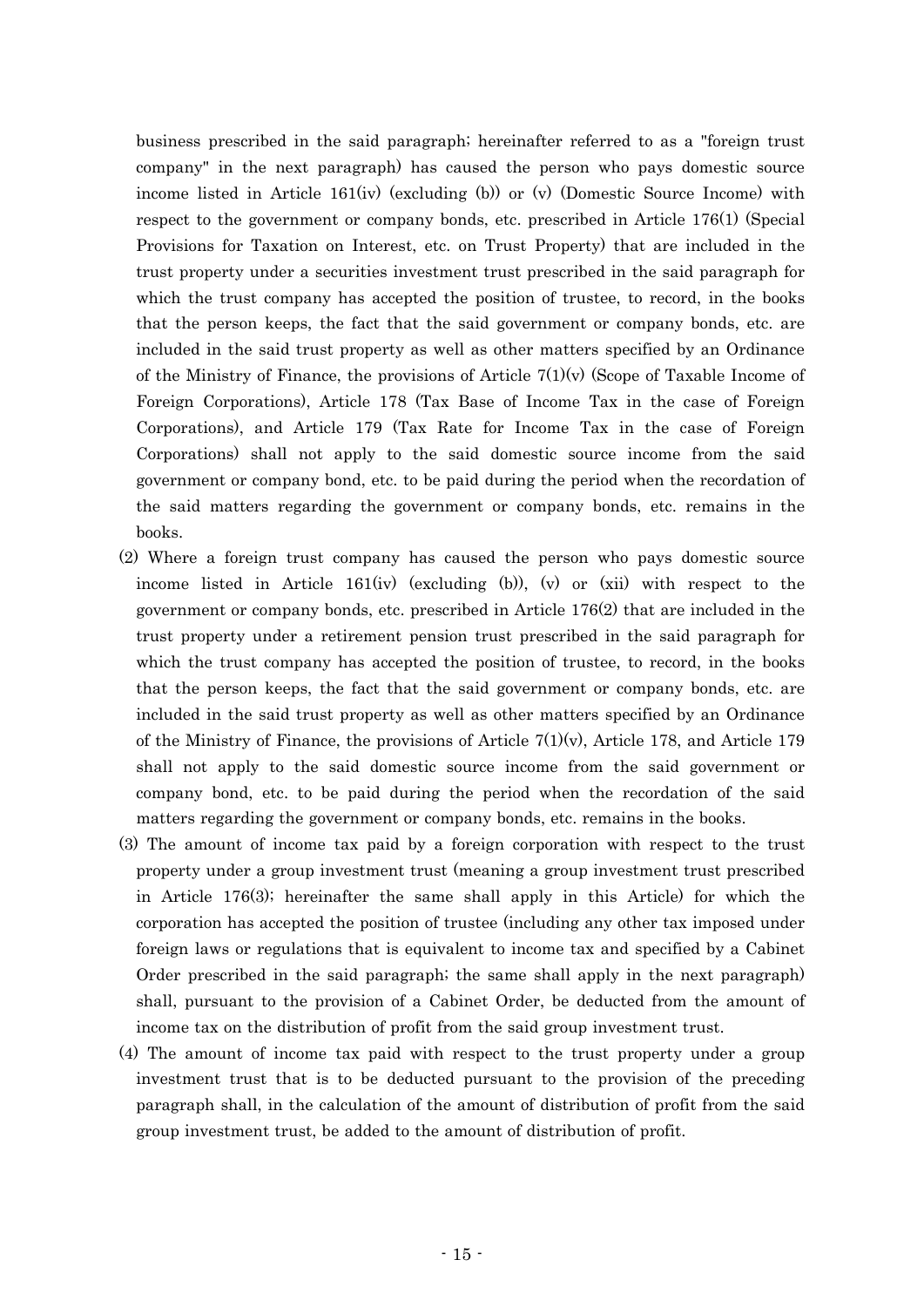## Chapter V Withholding at Source of Income of Nonresidents or Corporations

## Article 212 (Withholding Liability)

- (1) A person who pays a nonresident, in Japan, domestic source income listed in Article 161(i)-2 to (xii) (in the case where the nonresident falls under the category listed in Article 164(1)(iv) (Nonresidents Having No Permanent Establishments in Japan): limited to domestic source income listed in Article 161(i)-3 to (xii), and excluding that specified by a Cabinet Order) or a person who pays a foreign corporation, in Japan, domestic source income listed in Article  $161(i)-2$  to (vii) or (ix) to (xii) (in the case where the foreign corporation falls under the category listed in Article 141(iv) of the Corporation Tax Act (Foreign Corporations Having No Permanent Establishments in Japan): limited to domestic source income listed in Article 161(i)-3 to (vii) or (ix) to (xii), and excluding the one that falls under the provision of Article 180(1) (Special Provisions for Taxation on Domestic Source Income Received by Foreign Corporations Having Permanent Establishments in Japan) or Article 180-2(1) or (2) (Special Provisions for Taxation on Interest, etc. on Trust Property) and that specified by a Cabinet Order) shall, at the time of payment, collect income tax with respect to the said domestic source income, and pay it to the State no later than the tenth day of the month following the month that includes the date of collection.
- (2) Where payment of domestic source income prescribed in the preceding paragraph is made outside Japan, if the person who makes the said payment has his/her domicile or residence in Japan or has an office, place of business or any other place equivalent thereto in Japan, the provision of the said paragraph shall be applied by deeming that the person pay the domestic source income in Japan. In this case, the phrase "no later than the tenth day of the month" in the said paragraph shall be deemed to be replaced with "no later than the last day of the month."
- (3) A person who pays a domestic corporation, in Japan, interest, etc., dividend, etc., compensation money for benefits, profit, margin profit, distribution of profit or monetary award listed in the items of Article 174 (Tax Base of Income Tax in the case of Domestic Corporations) (excluding those that fall under the provision of Article 176(1) or (2) (Special Provisions for Taxation on Interest, etc. on Trust Property)) shall, at the time of payment, collect income tax with respect to the said interest, etc., dividend, etc., compensation money for benefits, profit, margin profit, distribution of profit or monetary award, and pay it to the State no later than the tenth day of the month following the month that includes the date of collection.
- (4) The provision of Article 181(2) (Case of Constructive Payment of Dividend, etc.) shall apply mutatis mutandis in the case where the provision of paragraph (1) or the preceding paragraph shall apply, and the provision of Article 183(2) (Case of Constructive Payment of Bonus) shall apply mutatis mutandis in the case where paragraph (1) shall apply.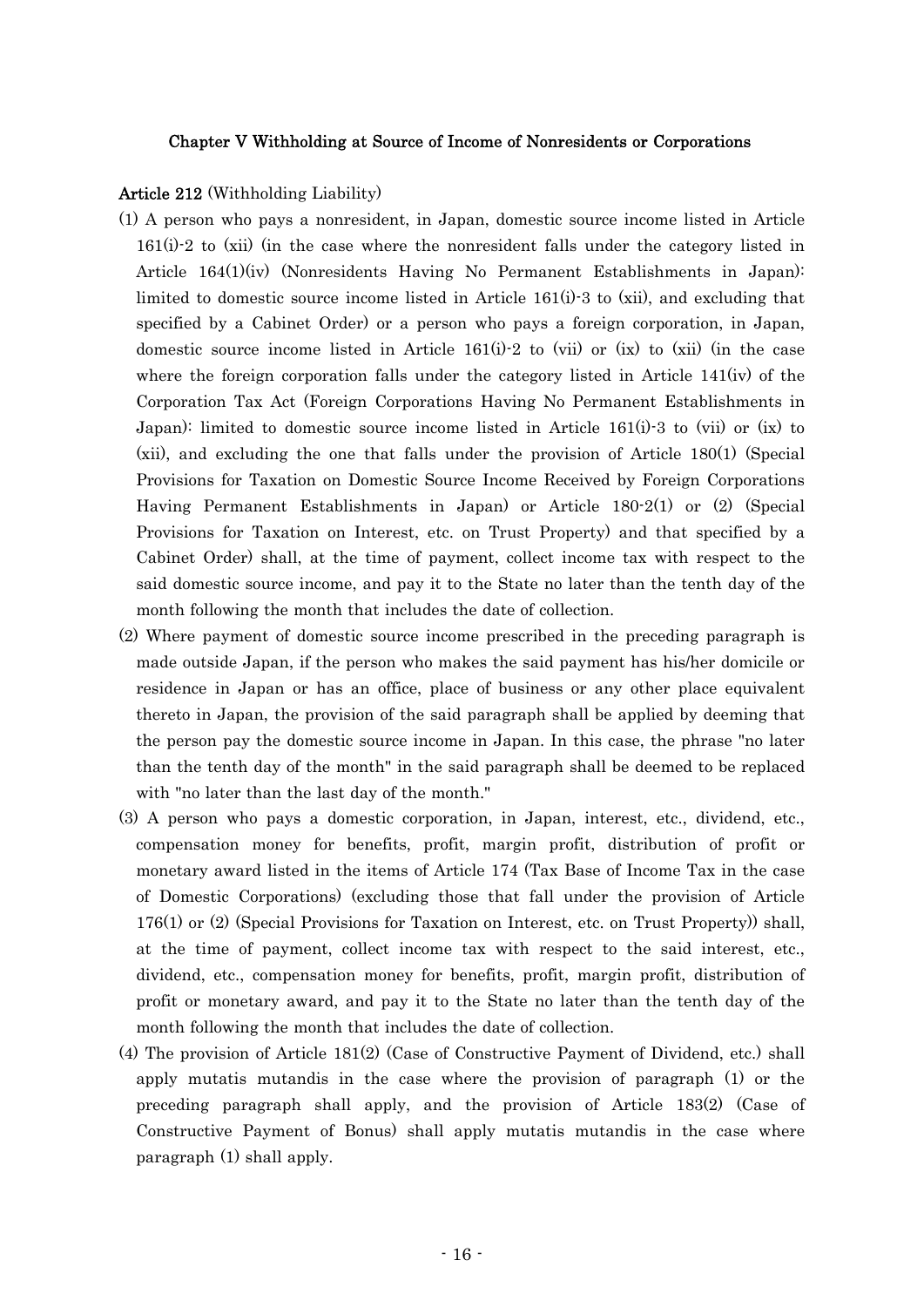(5) With respect to domestic source income listed in Article 161(i)-2 to be distributed as prescribed in the said paragraph, in the case where a nonresident or foreign corporation that is a partner engaged in a partnership contract prescribed in the said item (including a person similar thereto who is specified by a Cabinet Order) receives money or any other assets (hereinafter referred to as "money, etc." in this paragraph) as the domestic source income arising during the accounting period specified in the said partnership contract or any other period similar thereto (in the case where such period is longer than one year: each term set by dividing the period by one year each since the first day of the period (including the last term that is shorter than one year, if any); hereinafter referred to as the "accounting period" in this paragraph), the provisions of this Act shall be applied by deeming that the person who makes the said distribution makes payment of the domestic source income, and deeming that payment has been made as of the day on which the said money, etc. has been paid (in the case where the money, etc. pertaining to the domestic source income has not yet been paid within two months from the day following the end of the accounting period: as of the last day of the two-month period).

# Article 213 (Tax Amount Collected)

- (1) The amount of income tax to be collected pursuant to the provision of paragraph (1) of the preceding Article shall be the amount specified by each of the following items for the category set forth in the relevant item:
	- (i) Domestic source income prescribed in paragraph (1) of the preceding Article (excluding those listed in the next item and item (iii)): The amount calculated by multiplying the amount of domestic source income (in the case of the domestic source income listed in each of the following sub-items: the amount specified in the relevant sub-item) by a tax rate of 20 percent:
		- (a) Pension listed in Article 161(viii)(b) (Domestic Source Income): The amount that remains after deducting, from the amount of pension to be paid, the amount calculated by multiplying 60,000 yen by the number of months corresponding to the said amount of pension to be paid
		- (b) Monetary award listed in Article 161(ix): The amount that remains after deducting 500,000 yen from the amount of monetary award (in the case where monetary award is paid in property other than money: the amount calculated pursuant to the method specified by a Cabinet Order as the value of the property at the time of payment)
		- (c) Pension listed in Article  $161(x)$ : The amount that remains after deducting, from the amount of pension to be paid under the contract prescribed in the said item, the amount of insurance premiums or installments paid under the relevant contract, which is calculated by the method specified by a Cabinet Order as the amount corresponding to the said amount of pension to be paid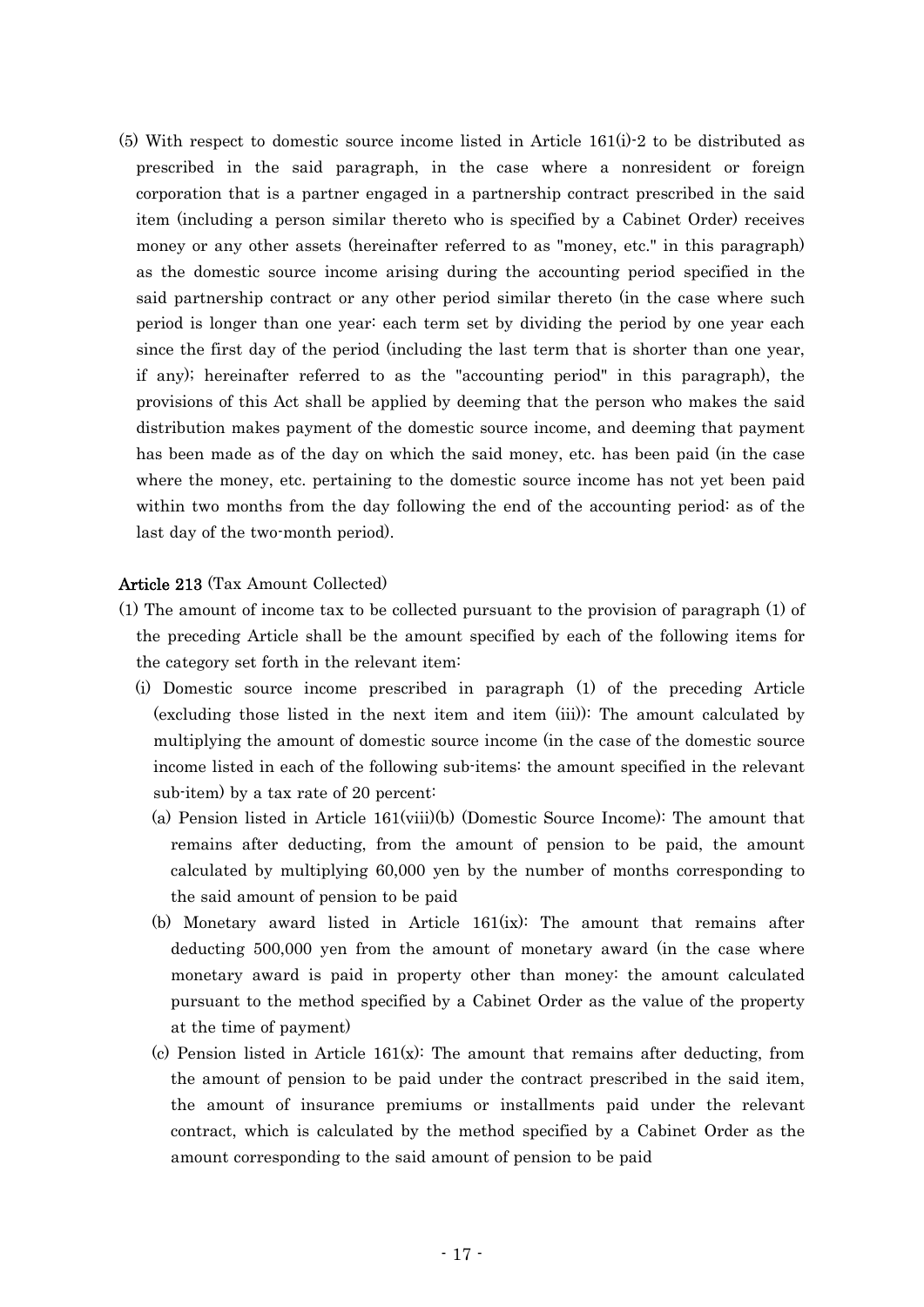- (ii) Domestic source income listed in Article 161(i)-3: The amount calculated by multiplying the amount of domestic source income by a tax rate of ten percent
- (iii) Domestic source income listed in Article 161(iv) and (xi): The amount calculated by multiplying the amount of domestic source income by a tax rate of 15 percent.
- (2) The amount of income tax to be collected pursuant to the provision of paragraph (3) of the preceding Article shall be the amount specified by each of the following items for the category set forth in the relevant item:
	- (i) Interest, etc., compensation money for benefits, profit or margin profit prescribed in paragraph (3) of the preceding Article: The amount calculated by multiplying the amount of each of these by a tax rate of 15 percent
	- (ii) Dividend, etc. or distribution of profit prescribed in paragraph (3) of the preceding Article: The amount calculated by the amount of each of these by a tax rate of 20 percent
	- (iii) Monetary award prescribed in paragraph (3) of the preceding Article: The amount calculated by deducting the amount specified by a Cabinet Order from the amount of monetary award (in the case where monetary award is paid in property other than money: the amount calculated pursuant to the method specified by a Cabinet Order as the value of the property at the time of payment), and then multiplying the result by a tax rate of ten percent
- Article 214 (Domestic Source Income of Nonresidents Exempt from Withholding at Source)
- (1) Where a person listed in each of the following items, who satisfies the requirements specified by a Cabinet Order and who receives payment of domestic source income specified in the relevant item has obtained, pursuant to the provision of a Cabinet Order, a certificate issued by the competent district director having jurisdiction over the place for tax payment, certifying that the person who receives the said payment satisfies the said requirements and that the domestic source income to be received falls under the category of domestic source income specified in the relevant item, and the person has presented the certificate to the person who pays the domestic source income, the person who makes payment, notwithstanding the provision of Article 212(1) (Withholding Liability), shall not be required to collect and pay income tax with respect to the domestic source income to be paid to the person who has presented the certificate while the certificate remains valid:
	- (i) A person who falls under the category of nonresident listed in Article  $164(1)(i)$ (Nonresidents Having Permanent Establishments in Japan) (in the case of a person who is a partner engaged in a partnership contract prescribed in Article  $161(i)-2$ (Domestic Source Income) (including a person similar thereto who is specified by a Cabinet Order) (hereinafter referred to as a "partner individual" in this paragraph); limited to such person specified by a Cabinet Order): Domestic source income listed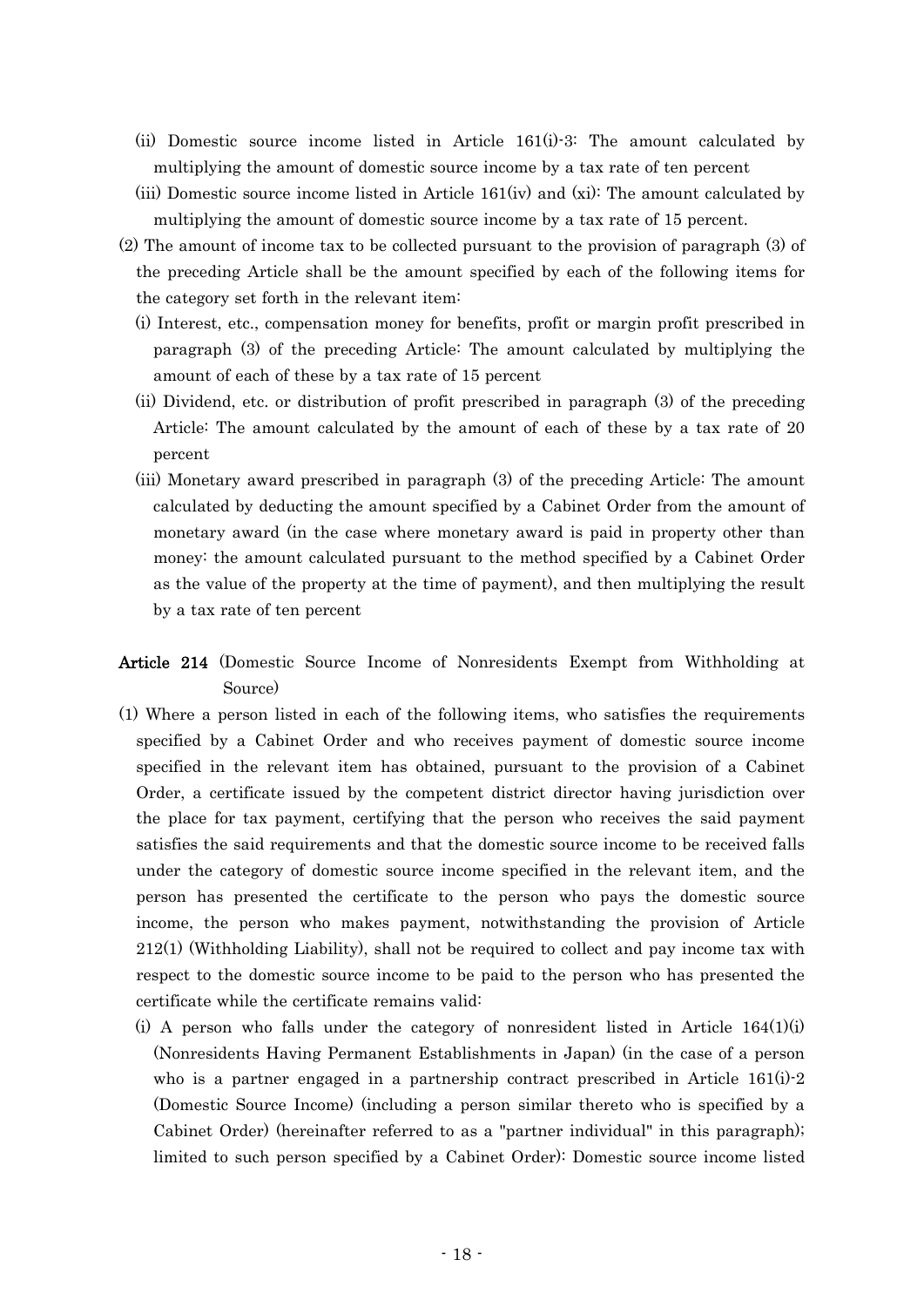in Article 161(i)-2, (ii), (iii), (vi), (viii)(a) (excluding the part pertaining to pay) or (x) (excluding that specified by a Cabinet Order)

- (ii) A person who falls under the category of nonresident listed in Article 164(1)(ii) (in the case of a partner individual; limited to such person specified by a Cabinet Order): Domestic source income specified in the preceding item, which is attributed to a business related to construction work, etc. prescribed in Article 164(1)(ii) that is conducted by the person in Japan
- (iii) A person who falls under the category of nonresident listed in Article 164(1)(iii) (in the case of a partner individual; limited to such person specified by a Cabinet Order): Domestic source income prescribed in item (i), which is attributed to a business conducted by the person in Japan via an agent, etc. prescribed in Article 164(1)(iii).
- (2) Where a person listed in each item of the preceding paragraph has, after obtaining a certificate prescribed in the said paragraph, ceased to satisfy the requirements prescribed in the said paragraph or ceased to fall under the category of nonresident prescribed in the relevant item, the person shall, without delay on or after the day on which he/she has ceased to satisfy the said requirements or to fall under the said category, pursuant to the provision of a Cabinet Order, submit a notification to that effect to the competent district director having jurisdiction over the place for tax payment and also give notice to that effect to the party to which the certificate shall be presented.
- (3) Where the competent district director having jurisdiction over the place for tax payment finds that a person listed in each item of paragraph (1) has, after obtaining a certificate prescribed in the said paragraph, ceased to satisfy the requirements prescribed in the said paragraph or ceased to fall under the category of nonresident prescribed in the relevant item, he/she shall give notice to that effect, in writing, to the person who obtained the certificate.
- (4) In the case referred to in the preceding paragraph, the person who has received a notice prescribed in the said paragraph shall, without delay on or after the day on which he/she has received the notice, give notice to the party to which the certificate prescribed in paragraph (1) shall be presented, to the effect that he/she has received the notice.
- (5) Having received a notification pursuant to the provision of paragraph (2) or given a notice pursuant to the provision of paragraph (3), the competent district director having jurisdiction over the place for tax payment shall, pursuant to the provision of an Ordinance of the Ministry of Finance, issue public notice regarding the name of the person who has submitted the notification or has received the notice, and any other relevant matters specified by an Ordinance of the Ministry of Finance.
- (6) The certificate prescribed in paragraph (1) shall lose its effect in the following cases:
	- (i) Where the valid period of the certificate set by the competent district director having jurisdiction over the place for tax payment has expired.